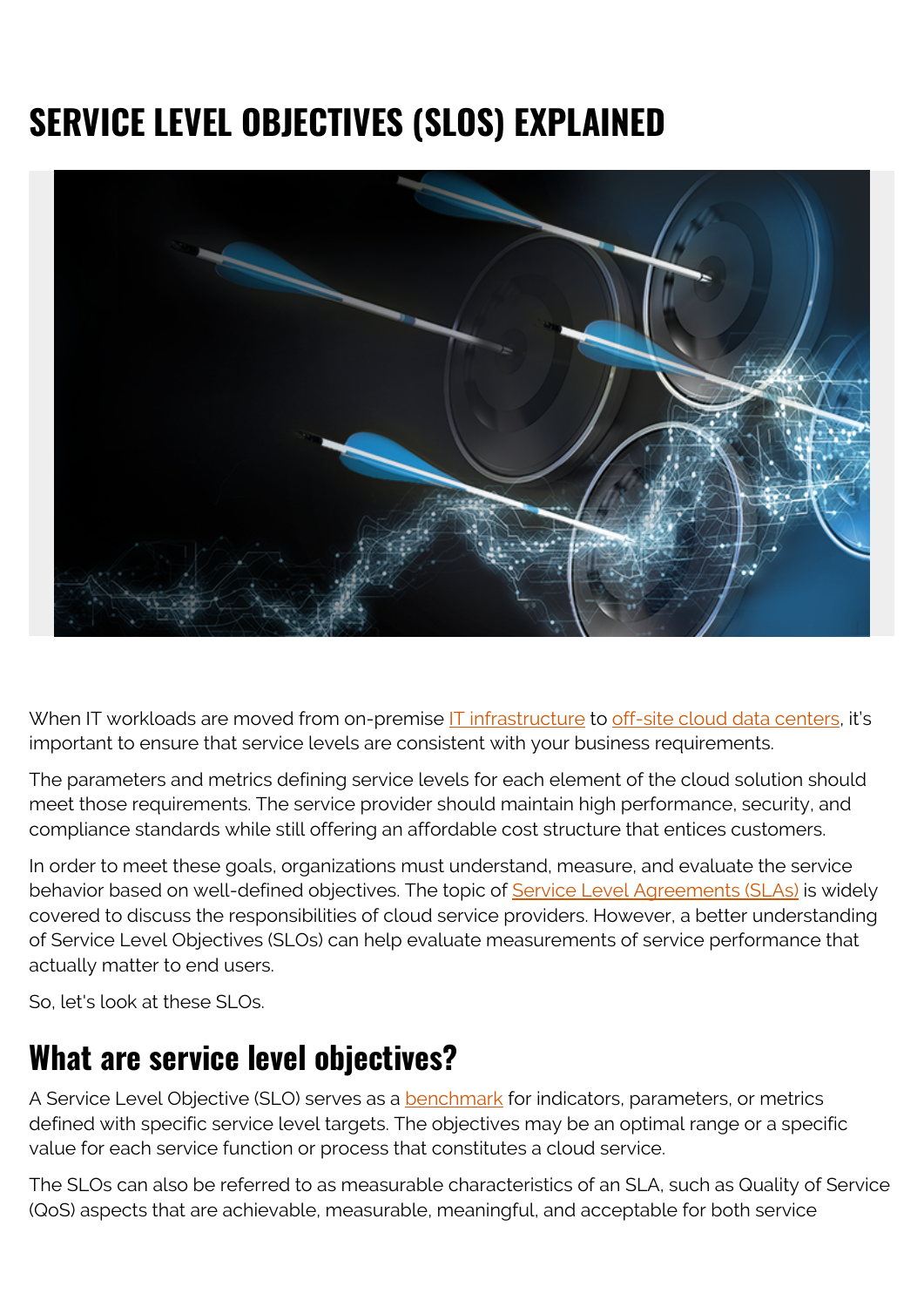providers and customers. An SLO is agreed within the SLA as an obligation, with validity under specific conditions (such as time period) and is expressed within an SLA document.

*(Read our explainer on [SLAs vs SLOs.](https://blogs.bmc.com/blogs/slo-service-level-objectives/))*

## **How SLOs work**

While the end-goal of defining effective SLOs is to deliver reliable services to end-users, the cost and complexity of getting closer to a 100% reliability increases exponentially. (See how this pays out with [service availability](https://blogs.bmc.com/blogs/service-availability-calculation-metrics/).)

# $8<sub>bmc</sub>$

### The 9s of Availability

Availability percentages vs service downtime

| <b>Availability %</b> | <b>Downtime</b> | <b>Downtime</b> | <b>Downtime</b> |
|-----------------------|-----------------|-----------------|-----------------|
|                       | per year        | per month       | per week        |
| 90% (1 nine)          | 36.5 days       | 72 hours        | 16.8 hours      |
| 99% (2 nines)         | 3.65 days       | 7.20 hours      | 1.68 hours      |
| 99.5%                 | $1.83$ days     | 3.60 hours      | 50.4 minutes    |
| 99.9% (3 nines)       | 8.76 hours      | 43.8            | 10.1 minutes    |
|                       |                 | minutes         |                 |
| 99.95%                | 4.38 hours      | 21.56           | 5.04 minutes    |
|                       |                 | minutes         |                 |
| 99.99% (4 nines)      | 52.56           | 4.32            | $1.01$ minutes  |
|                       | minutes         | minutes         |                 |
| 99.999% (5 nines)     | 5.26            | 25.9            | 6.05 seconds    |
|                       | minutes         | seconds         |                 |
| 99.9999% (6 nines)    | 31.5            | 2.59            | 0.605           |
|                       | seconds         | seconds         | seconds         |
| 99.99999% (7 nines)   | 3.15            | 0.259           | 0.0605          |
|                       | seconds         | seconds         | seconds         |
|                       |                 |                 |                 |

Every

component of the cloud service causes different impact on the service performance as perceived by customers. For instance, an app may require responsiveness at a specific performance level, beyond which customers can no longer feel a difference.

The measure of responsiveness and app performance may be defined through numeric indicators such as:

• Request latency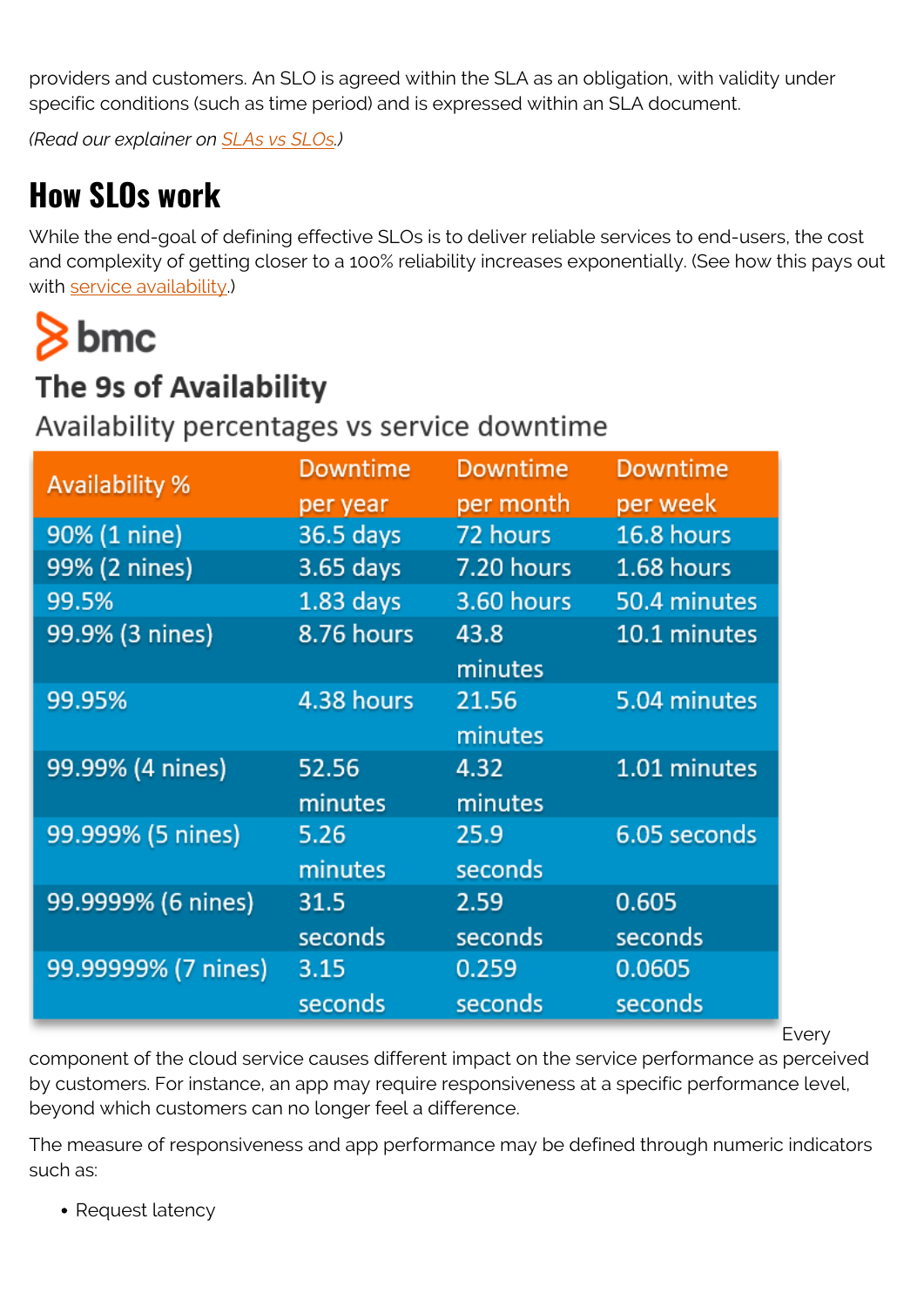- Batch throughput
- Failures per seconds
- Other metrics

These indicators describe the service level at any moment in time.

To understand the overall performance in context of the agreed SLA contract or availability requirements, you'll have to analyze these numbers over a longer time period. Mathematically, the SLO analysis involves:

- 1. Aggregating the service level indicator performance over a long time.
- 2. Comparing the result with a numerical target for system availability.

# **An SLO is a range**

An SLO is not intended to define the best performance level. Instead, it should define a range of best possible and least acceptable performance standards.

Imagine a scenario where a cloud service purchased with an SLA of 99% uptime, translating into 7.31 hours of downtime per month. Several months pass by and the systems are maintained at the upper bound of the SLOs delivering 99.9% of uptime, or less than one hour of downtime per month.

Suddenly when the systems do go down for several continuous hours, end-users are unpleasantly surprised for the service to perform below their usual expectations. At the same time, the service provider may not be obligated to offer support if it doesn't intend or commit to delivering the best possible SLO.

Since SLO involves the measurement of several quantifiable metrics describing reliability of the system, you should carefully understand the [difference between the terms Reliability and](https://blogs.bmc.com/blogs/reliability-vs-availability/) [Availability.](https://blogs.bmc.com/blogs/reliability-vs-availability/) In practice, the SLOs are defined by the lowest acceptable reliability standards.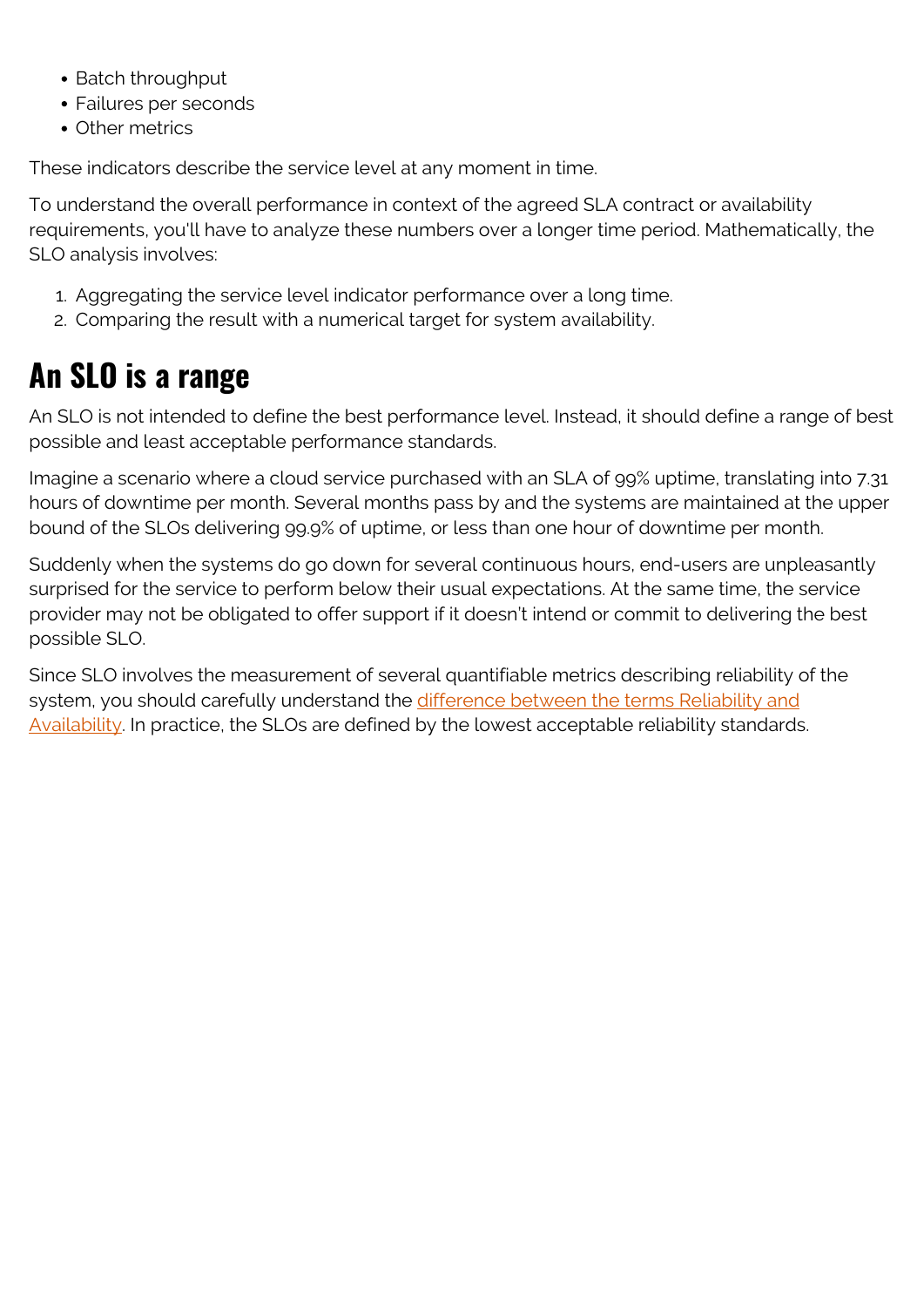# $\frac{1}{2}$  bmc

#### Availability

The percentage of time that the infrastructure, system, or solution is operational under normal circumstances.

#### Reliability

The probability that the system will meet certain performance standards and vield correct output for a specific time.

## **SLO best practices**

Put simply, Service Level Objectives describe how good the service reliability was during a specific duration of time, based on the measurements of specific service level indicators.

The following best practices can help you achieve these goals:

- **Identify the right metrics & indicators** to accurately describe system reliability as perceived, expected, and required by your organization and end-users.
- **Make sure the right people understand the SLOs.** SLO should be well understood by the technical team and organizational leaders. Organizations should devise SLOs based on the business requirements as well as the technical capacity and expertise available to the organization.
- **Align the technical team & business stakeholders on SLO targets.** If engineers cannot deliver on the SLO targets, the organization risks failure to comply with its SLAs to customers.